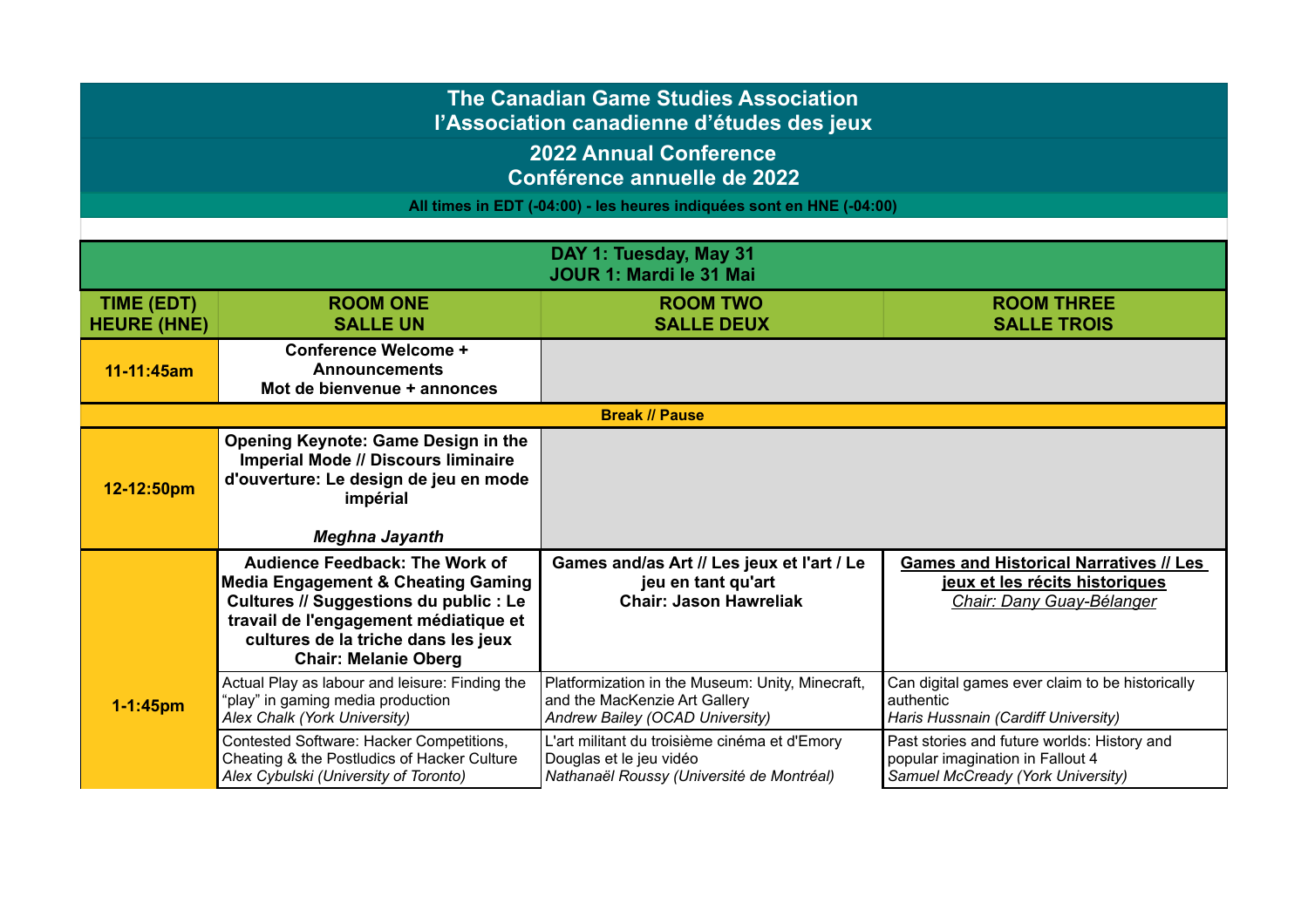|               | Perspectives of esports spectators regarding<br>cheating in esports competitions<br>Mark Johnson (University of Sydney)                                                                                                                |                                                                                                                                                                                                                                            | Radical deformations: Walter Benjamin and the<br>outcomes of Crusader Kings II<br>Guillaume Lacombe-Kishibe (University of<br>Ottawa)                                                                                                                                                       |
|---------------|----------------------------------------------------------------------------------------------------------------------------------------------------------------------------------------------------------------------------------------|--------------------------------------------------------------------------------------------------------------------------------------------------------------------------------------------------------------------------------------------|---------------------------------------------------------------------------------------------------------------------------------------------------------------------------------------------------------------------------------------------------------------------------------------------|
|               |                                                                                                                                                                                                                                        | <b>Break // Pause</b>                                                                                                                                                                                                                      |                                                                                                                                                                                                                                                                                             |
|               | <b>Games of De/Colonization // Jeux de</b><br>dé/colonisation<br>Chair: Kateryna Barnes<br>Decolonial Improvisations in Hybrid Theatre-<br>Game Play in Re: Current Theatre's New<br>Societies<br>Jenn Stephenson (Queen's University) | <b>Playing with Anxieties and Paranoias //</b><br>Jouer avec les anxiétés et les paranoïas<br>Chair: Kenzie Gordon<br>There Are No Humans Left: The Fear of<br>Posthuman Identity in Bloodborne<br>Nicholas Hobin (University of Waterloo) | <b>Games and/as Political Systems // Les</b><br>jeux et les systèmes politiques et comme<br>systèmes politiques<br>Chair: Rainforest Scully-Blaker<br>Role-playing Critical Consciousness: The Political<br>Alignment System of Disco Elysium<br>Alexander Hurezeanu (George Brown College) |
| $2 - 2:45$ pm | Literary Bundles: Bodies, Media, and<br>Redefining Indigenous Stories<br>Kateryna Barnes and Trudy Cardinal<br>(University of Alberta)                                                                                                 | Queer monstrosity and camp aesthetics as<br>antifascist resistance in EXTREME MEATPUNKS<br>FOREVER (2018-2020)<br>Claudia Boisvert (Université du Québec à<br>Montréal)                                                                    | Department of Justice Roleplay: A Study in<br>Authoritarian Ethic<br>Matthew Horrigan (Simon Fraser University)                                                                                                                                                                             |
|               | Labor and precarity in Final Fantasy XII:<br>scripting social justice in the imperial narrative<br>Rachael Hutchinson (University of Delaware)                                                                                         | Game Preserves: Digital Animals at the Brink of<br>the Post-Anthropocene<br>Jason Wallin (University of Alberta)                                                                                                                           | Digital Disconnect: The Relationship Between In-<br>Game and Real-World Issues in World of<br>Warcraft<br>Taylor Devereaux (University of Central Florida)                                                                                                                                  |
|               |                                                                                                                                                                                                                                        |                                                                                                                                                                                                                                            | Intersecting Vows: Metaphor, Monstrosity, and<br>Medievalism in Fire Emblem: Radiant Dawn<br>Alex Custodio (Concordia University)                                                                                                                                                           |
|               |                                                                                                                                                                                                                                        | <b>Break // Pause</b>                                                                                                                                                                                                                      |                                                                                                                                                                                                                                                                                             |
|               | <b>New Frameworks and Fields //</b><br><b>Nouveaux cadres et domaines</b><br>Chair: Matt Horrigan                                                                                                                                      | Playing the Hero Protagonist // Jouer le.la<br>protagoniste héroïne<br><b>Chair: Michael Nixon</b>                                                                                                                                         | <b>Impossible Worlds Research Prototype</b><br>Playthrough // Playthrough d'un protoype<br>de monde impossible                                                                                                                                                                              |
| $3 - 3:45$ pm | Playable Conspiracy: Translating Analogies<br>into Serious Boardgames<br>Scott DeJong (Concordia University)                                                                                                                           | Hero's Hall Pass: Playable Oppression and<br>Permissible Power Fantasies in Video Game<br><b>Hero Narratives</b><br>Caighlan Smith (Memorial University of<br>Newfoundland)                                                                | Creating Research and Prototyping a Research<br>Problem: An Unusual Approach to Study<br>Impossible Figures in Video Games<br>Jesse Aidyn (Université de Montréal)                                                                                                                          |
|               | Homebrew and the Forensic Imaginary<br>David Murphy (Staffordshire University)                                                                                                                                                         | Optimal / Viable Character Creation Systems<br>Toben Racicot (University of Waterloo)                                                                                                                                                      |                                                                                                                                                                                                                                                                                             |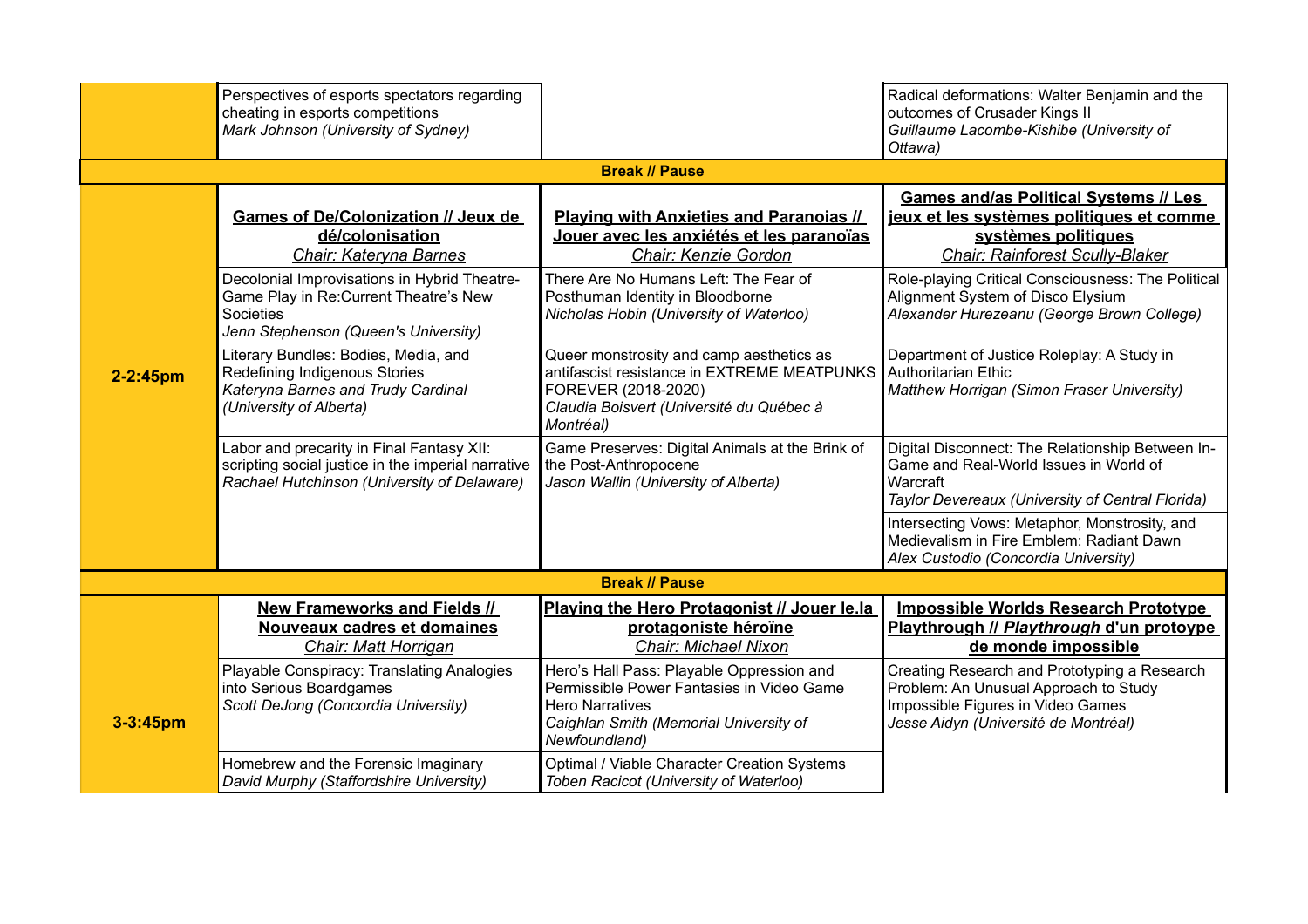|                                         | Social Sensemaking at Play: Spiritfarer and<br>the Art of Enactive Intersubjectivity<br>Steve Wilcox (Wilfrid Laurier University)                                                                                                                                                                                              | The Righteous and the Renegades: A Survey of<br>Virtue Ethics in Role Playing Video Games<br>Rebecca Grose (University of Alberta)                 |                                                                                                                                                                                 |
|-----------------------------------------|--------------------------------------------------------------------------------------------------------------------------------------------------------------------------------------------------------------------------------------------------------------------------------------------------------------------------------|----------------------------------------------------------------------------------------------------------------------------------------------------|---------------------------------------------------------------------------------------------------------------------------------------------------------------------------------|
| 4:00pm                                  |                                                                                                                                                                                                                                                                                                                                | <b>Drop-In Social Mixer (on Discord)</b>                                                                                                           |                                                                                                                                                                                 |
|                                         |                                                                                                                                                                                                                                                                                                                                |                                                                                                                                                    |                                                                                                                                                                                 |
|                                         |                                                                                                                                                                                                                                                                                                                                | DAY 2: Wednesday, June 1<br>JOUR 2: Mercredi le 1er juin                                                                                           |                                                                                                                                                                                 |
| <b>TIME (EDT)</b><br><b>HEURE (HNE)</b> | <b>ROOM ONE</b><br><b>SALLE UN</b>                                                                                                                                                                                                                                                                                             | <b>ROOM TWO</b><br><b>SALLE DEUX</b>                                                                                                               | <b>ROOM THREE</b><br><b>SALLE TROIS</b>                                                                                                                                         |
| 11-12:45pm                              | <b>Action! Research! A plenary panel on</b><br>action, activism, and advocacy in<br>games // Action ! Recherche ! Un panel<br>plénier sur l'action, l'activisme et la<br>revendication dans les jeux<br><b>Stephanie Fisher (Pixelles), Carolyn</b><br>Jong (Vodeo Games), and Samantha<br><b>Blackmon (Purdue University)</b> |                                                                                                                                                    |                                                                                                                                                                                 |
|                                         |                                                                                                                                                                                                                                                                                                                                | <b>Break // Pause</b>                                                                                                                              |                                                                                                                                                                                 |
|                                         | <b>Investigating ESports // Investiger les</b><br>sports électroniques<br>Chair: Michael lantorno                                                                                                                                                                                                                              | Playing Through the Pandemic // Jouer à<br>travers la pandémie<br>Chair: Christine H. Tran                                                         | Doing Games Studies // Faire les études<br>en jeux<br>Chair: Andrea Braithwaite                                                                                                 |
|                                         | Colonialism and the spatial politics of<br>collegiate esports<br>Nicholas Taylor (North Carolina State<br>University)                                                                                                                                                                                                          | Play at Home, Live at Work: Houseworking<br>Conceptualizations of Twitch Streaming in the<br>Pandemic<br>Christine H. Tran (University of Toronto) | <b>Creative Misuse of Gameplay Capturing</b><br>Technologies: Narrating and Reflecting on<br><b>Gameplay in Virtual Spaces</b><br>Aleksander Franiczek (University of Waterloo) |
| $1 - 1:45$ pm                           | Grid 4.LoL: Placing, Racing, and Panoptic<br>Media Histories of Esports<br>Matthew Howard (North Carolina State<br>University)                                                                                                                                                                                                 | The Distant Sociality and Digital Intimacy of<br>Animal Crossing in Pandemic Times<br>Nathan Rambukkana (Wilfrid Laurier University)               | Accessible Scholarship: An In-Progress Study of<br>Middle-State Publications in Game Studies<br>Venus Torabi and Jason Hawreliak (Brock<br>University)                          |
|                                         | 3 Contests in a Trenchcoat: Video & Arcade<br>Top 10, Games Broadcasting & 90s Canadian<br><b>Gamer Capital</b><br>Andrei Zanescu, Michael lantorno, and Marc<br>Lajeunesse (Concordia University)                                                                                                                             | It Comes in Waves: A Social Impact Prototype<br>Postmortem<br>Courtney Blamey, Lyne Dwyer and Mia Consalvo<br>(Concordia University)               | Only girl in the room: What to do with the games<br>for girls movement<br>Carly Kocurek (Illinois Institute of Technology)                                                      |
| <b>Break // Pause</b>                   |                                                                                                                                                                                                                                                                                                                                |                                                                                                                                                    |                                                                                                                                                                                 |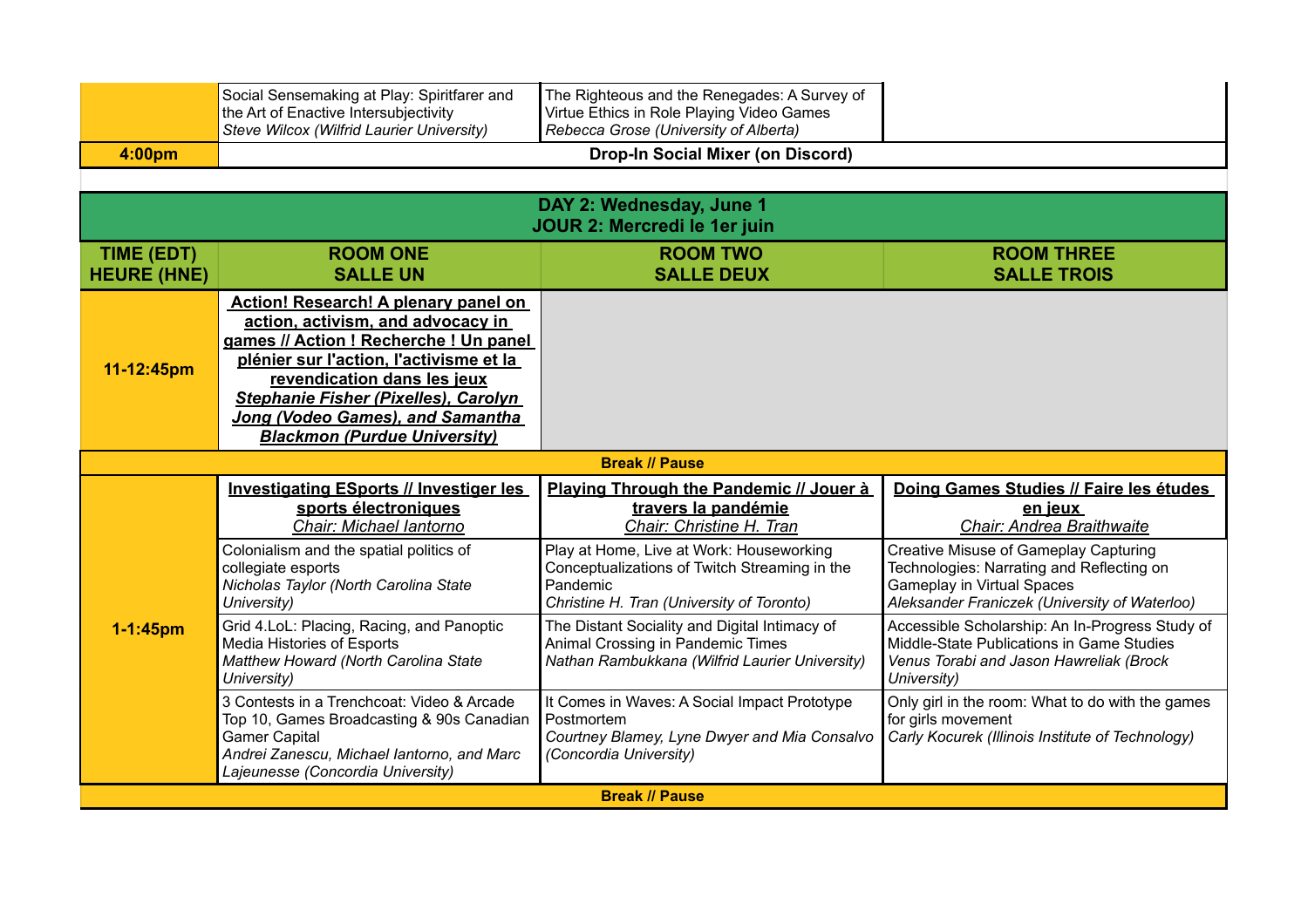| $2 - 2:45$ pm | <b>Games and Genders // Jeux et identités</b><br>genrées<br><b>Chair: Marc Ouellette</b><br>"Mother Miranda is gonna love you!": The<br>Scapegoating and Erasure of Women in<br><b>Resident Evil Village</b><br>Marc Ouellette (Old Dominion University)<br>Contested Spaces, Velvet Ropes, Exclusion<br>Zones: The Pleasures and Dangers of Face-<br>to-Face Play in Analog Gaming Spaces<br>Tanya Pobuda (Toronto Metropolitan<br>University)<br>Moving Beyond Battlestations: PC Building,<br>Gender, Labour, and Beauty<br>Emma Vossen (University of Waterloo)<br>Skins, Surfaces, and Sex: Black Mirror's<br>"Striking Vipers" and Homoeroticism in the<br><b>Fighting Game Genre</b><br><b>Braidon Schaufert (University of Alberta)</b> | <b>Designing Game Experiences //</b><br>Concevoir des expériences de jeu<br>Chair: Maxwell Dickenson<br>Ecocritical Controls: Shared Input Between City<br>and Wilderness<br>Andrew Kirby (University of British Columbia)<br>Beyond the Demons and Angels Divide: Binary<br>Deconstruction in Shin Megami Tensei V<br>Alexandre Paquet (University of Toronto)<br>Barbarians attack: self-defense as justification for<br>expansion in video games<br>Marie-Luise Meier (University of Tartu) and Malte<br><b>Wendt (University of Liverpool)</b> | <b>Professional Development Workshop -</b><br><b>Red Flag/Green Flag: Creating Productive</b><br><b>Research Relationships in Canadian</b><br><b>Game Studies (and Beyond) // Atelier de</b><br>perfectionnement professionnel - Red<br>Flag/Green Flag : Créer des relations de<br>recherche productives dans les études<br>canadiennes des jeux (et au-delà)<br>Kelly Bergstrom (York University) This workshop<br>will provide a space for discussing the current<br>state of mentorship in (Canadian) game studies.<br>This will be a jumping off point where students<br>and junior scholars can learn about creating<br>relationships based on mutual trust and respect<br>that are beneficial to all involved - whether it's<br>with students, colleagues, or community or<br>industry partners. The goal will be to share<br>knowledge and provide some tangible examples<br>from our own areas of expertise in publishing and<br>action-research, but to especially serve as the<br>start of a dialogue and needs assessment for the<br>possibility of a more formalized CGSA mentorship<br>program in the future. |
|---------------|-------------------------------------------------------------------------------------------------------------------------------------------------------------------------------------------------------------------------------------------------------------------------------------------------------------------------------------------------------------------------------------------------------------------------------------------------------------------------------------------------------------------------------------------------------------------------------------------------------------------------------------------------------------------------------------------------------------------------------------------------|----------------------------------------------------------------------------------------------------------------------------------------------------------------------------------------------------------------------------------------------------------------------------------------------------------------------------------------------------------------------------------------------------------------------------------------------------------------------------------------------------------------------------------------------------|-----------------------------------------------------------------------------------------------------------------------------------------------------------------------------------------------------------------------------------------------------------------------------------------------------------------------------------------------------------------------------------------------------------------------------------------------------------------------------------------------------------------------------------------------------------------------------------------------------------------------------------------------------------------------------------------------------------------------------------------------------------------------------------------------------------------------------------------------------------------------------------------------------------------------------------------------------------------------------------------------------------------------------------------------------------------------------------------------------------------------------|
|               |                                                                                                                                                                                                                                                                                                                                                                                                                                                                                                                                                                                                                                                                                                                                                 |                                                                                                                                                                                                                                                                                                                                                                                                                                                                                                                                                    |                                                                                                                                                                                                                                                                                                                                                                                                                                                                                                                                                                                                                                                                                                                                                                                                                                                                                                                                                                                                                                                                                                                             |
|               | <b>Cripping Games // Cripper les jeux</b><br>Chair: Andrea Braithwaite                                                                                                                                                                                                                                                                                                                                                                                                                                                                                                                                                                                                                                                                          | Pedagogical Praxis // Praxis pédagogique<br>Chair: Jason Hawreliak                                                                                                                                                                                                                                                                                                                                                                                                                                                                                 |                                                                                                                                                                                                                                                                                                                                                                                                                                                                                                                                                                                                                                                                                                                                                                                                                                                                                                                                                                                                                                                                                                                             |
|               | Tensions within the Norm: Disability<br>Representation in Overwatch and Overwatch<br>Fanfiction<br>Brigitta Abboud (University of Ottawa)                                                                                                                                                                                                                                                                                                                                                                                                                                                                                                                                                                                                       | Incorporating the Bolton Special Collection into<br>Game Studies Pedagogy at UTM<br>Michael Nixon, Shantanu Aeron, and Zaid Arif<br>(University of Toronto Mississauga)                                                                                                                                                                                                                                                                                                                                                                            |                                                                                                                                                                                                                                                                                                                                                                                                                                                                                                                                                                                                                                                                                                                                                                                                                                                                                                                                                                                                                                                                                                                             |
| $3 - 3:45$ pm | Physical Disability and Villainy: Examining<br><b>Arcane's Ableist Tropes</b><br>Sarah Stang (Brock University)                                                                                                                                                                                                                                                                                                                                                                                                                                                                                                                                                                                                                                 | Préparer un voyage scolaire sur les sites<br>archéologiques grecs à l'aide du Discovery Tour :<br>récit de pratique<br>Marc-André Éthier (Université de Montréal) and<br>Kevin Péloquin (Collège Saint-Hilaire)                                                                                                                                                                                                                                                                                                                                    |                                                                                                                                                                                                                                                                                                                                                                                                                                                                                                                                                                                                                                                                                                                                                                                                                                                                                                                                                                                                                                                                                                                             |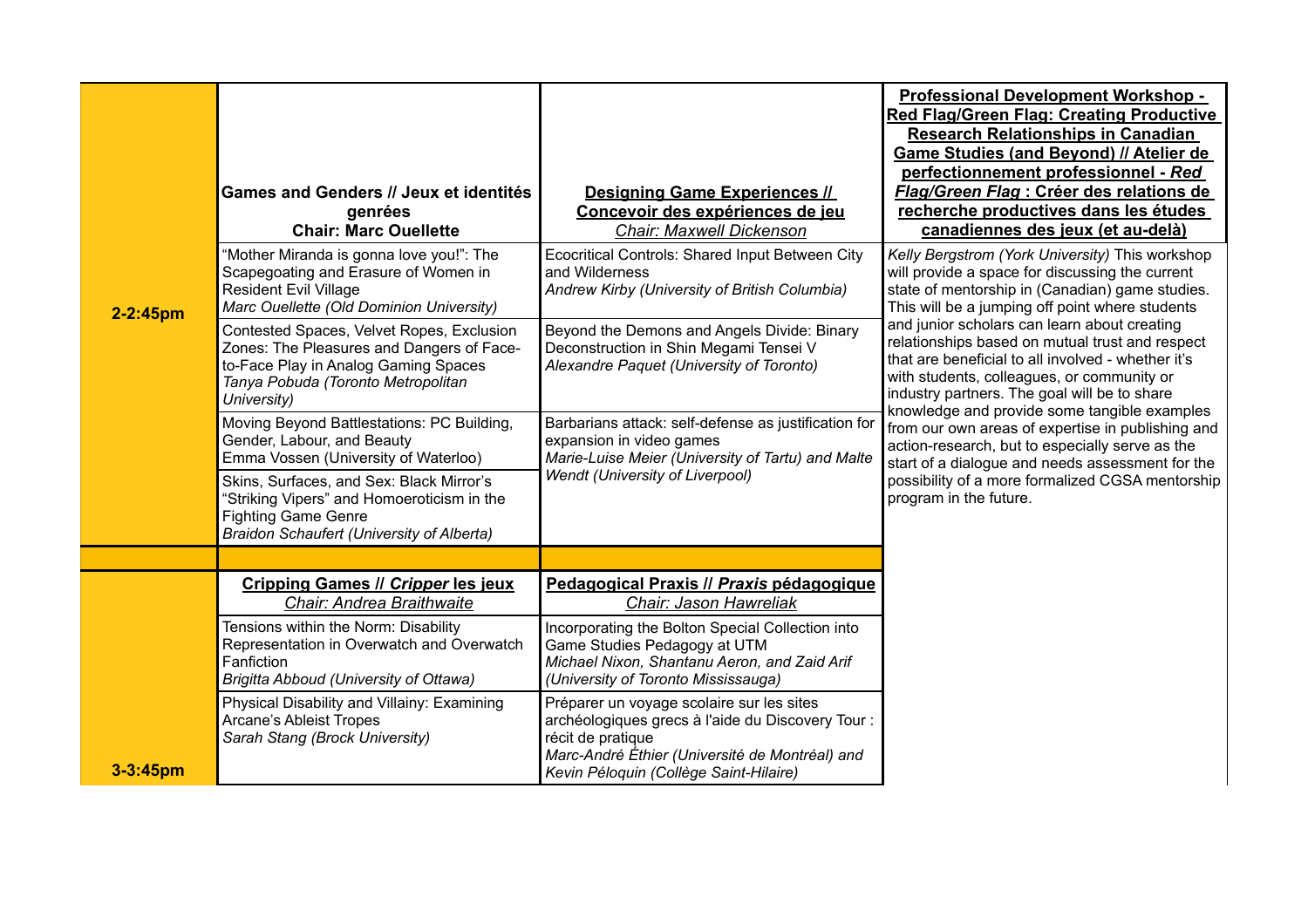|                    | Representing Bentley: A Critical Reading of<br>Disability in Sly 3: Honor Among Thieves<br>Evan Jules Maier-Zucchino (Concordia<br>University) | Historical video games and teachers practices in<br>French-speaking secondary schools in the<br>Montreal Metropolitan Area<br>Marc-André Éthier (Université de Montréal) and<br>David Lefrancois (Université du Québec en<br>Outaouais) |  |
|--------------------|------------------------------------------------------------------------------------------------------------------------------------------------|-----------------------------------------------------------------------------------------------------------------------------------------------------------------------------------------------------------------------------------------|--|
|                    |                                                                                                                                                | Handbook for AV Professionals Entering<br>Cinematic VR Production<br>Ana Victoria Falcon Araujo (Estonian Academy of<br><b>Music and Theatre)</b>                                                                                       |  |
| 4:00 <sub>pm</sub> |                                                                                                                                                | The Great Canadian Game-off (on Discord)                                                                                                                                                                                                |  |

|                                  |                                                                                                                                   | DAY 3: Thursday, June 2<br>JOUR 3: Jeudi le 2 juin                                                                                                                                                                                                                                  |                                                                                                                                                                                                                                                      |
|----------------------------------|-----------------------------------------------------------------------------------------------------------------------------------|-------------------------------------------------------------------------------------------------------------------------------------------------------------------------------------------------------------------------------------------------------------------------------------|------------------------------------------------------------------------------------------------------------------------------------------------------------------------------------------------------------------------------------------------------|
| TIME (EDT)<br><b>HEURE (HNE)</b> | <b>ROOM ONE</b><br><b>SALLE UN</b>                                                                                                | <b>ROOM TWO</b><br><b>SALLE DEUX</b>                                                                                                                                                                                                                                                | <b>ROOM THREE</b><br><b>SALLE TROIS</b>                                                                                                                                                                                                              |
| 11-11:50am                       | <b>CGSA Book Launch // Lancement de</b><br>livre de l'ACÉJ                                                                        |                                                                                                                                                                                                                                                                                     |                                                                                                                                                                                                                                                      |
| <b>Break // Pause</b>            |                                                                                                                                   |                                                                                                                                                                                                                                                                                     |                                                                                                                                                                                                                                                      |
|                                  | <b>Interrogating Game Cultures and</b><br>Fandoms // Interroger les cultures et<br>les fandoms de jeux<br>Chair: Michael lantorno | <b>A Chinese Gaming Cultural Revolution?:</b><br><b>Contemporary Gaming Cultures and the</b><br><b>Communist State //</b><br><u> Une révolution culturelle du jeu en Chine ? :</u><br><u>Les cultures de jeu contemporaines et l'état</u><br>communiste<br>Chair: Jennifer deWinter | <b>Workshop - Dice and Equity: Navigating</b><br><b>Decolonization and Anti-racism through</b><br>Gameful Action // Atelier - Dés et équité :<br>Naviguer la décolonisation et<br>l'antiracisme par l'action ludique                                 |
| 12-12:45pm                       | Mean Geeks: Seven Characteristics of Toxic<br>Subcultures in Gaming<br>Ray Op'Tland (Independent Scholar)                         | The Impact of Juvenile Video Gaming<br><b>Restrictions</b><br>Shano Liang (Worcester Polytechnic Institute)                                                                                                                                                                         | This workshop discusses how students and<br>faculty can utilize the game The Deep Forest, by<br>Avery Adler, to build a workshop focused on the                                                                                                      |
|                                  | /r/patientgamers and the Transactional Nature<br>of Play<br>Rainforest Scully-Blaker (University of<br>California, Irvine)        | The Importation of Murder Mystery Games in<br>China - Game Localization and Creativity<br>Max Chen (Worcester Polytechnic Institute)                                                                                                                                                | use of games to teach leadership, equity, and<br>community action. The workshop leaders will<br>speak about their experience working with faculty<br>and students at the Honors College, University of<br>Wisconsin - Milwaukee, engage attendees in |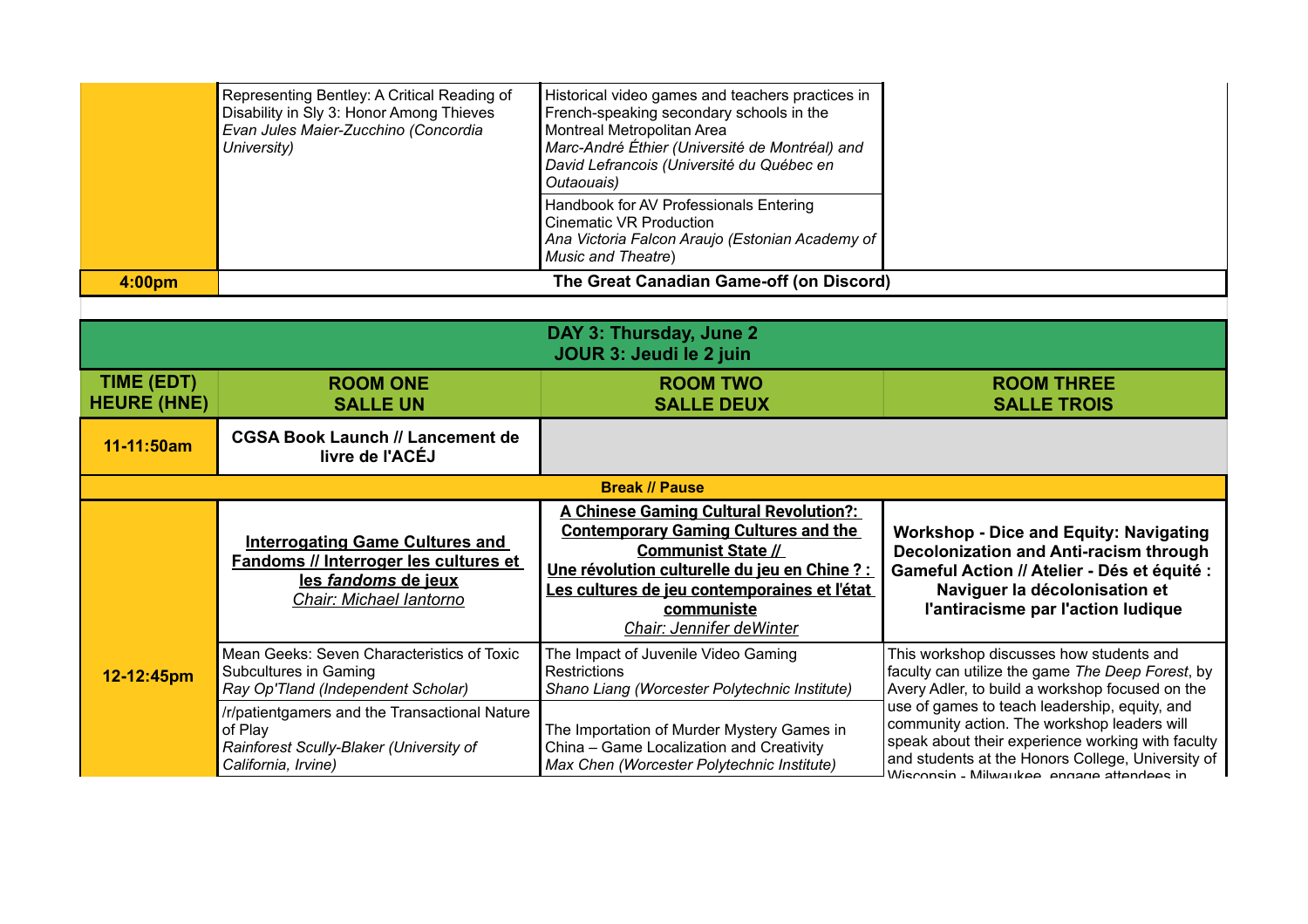|               | A Messy Play: Callout Culture and Other<br><b>Exclusionary Practices Game Fandoms</b><br>Sarah Christina Ganzon (Concordia<br>University)           | Arena of Valor (Wang Zhe Rong Yao): Policy as<br>Design, and the Connected Cultures of Play<br>Jennifer deWinter (Worcester Polytechnic<br>Institute)        | VVISCONSIN - IVIIIWAUKEE, ENGAGE ALLENDEES IN<br>small group play sessions of a shortened version<br>of the game, and provide resources for attendees<br>to easily implement playthroughs of the game in<br>their own academic, education, or work settings. |
|---------------|-----------------------------------------------------------------------------------------------------------------------------------------------------|--------------------------------------------------------------------------------------------------------------------------------------------------------------|--------------------------------------------------------------------------------------------------------------------------------------------------------------------------------------------------------------------------------------------------------------|
|               | <b>Break // Pause</b>                                                                                                                               |                                                                                                                                                              |                                                                                                                                                                                                                                                              |
|               | <b>Game Spaces and Places // Espaces et</b><br>lieux de jeu<br>Chair: Matt Horrigan                                                                 | (Re)Thinking Agency // (Re)Penser l'agentivité<br>Chair: Maxwell Dickenson                                                                                   | Laya Liebeseller (University of Wisconsin -<br>Milwaukee)<br>Jill Bundy (University of Wisconsin - Milwaukee)<br>David Kocik (University of Wisconsin -                                                                                                      |
|               | Bunnyhopping with de Certeau: Mobility and<br>the Production of Space in Multiplayer<br>Videogames<br>Andrew Lee (University of Toronto)            | Auditory Hallucination, Aspatial Sound, Listening,<br>and Agency in Hellblade<br>Jon Saklofske (Acadia University) and Deanna<br>Fong (Concordia University) | Milwaukee)<br>Mia Heredia (University of Wisconsin -<br>Milwaukee)<br>Wren Dalton (University of Wisconsin -                                                                                                                                                 |
| $1 - 1:45$ pm | Le cohabiter urbain dans la franchise<br>vidéoludique WATCH_DOGS, entre mixophilie<br>et mixophobie<br>Christophe Duret (Université de Montréal)    | Narrative Simultaneity and the Paths Unchosen<br>Betsy Brey (University of Waterloo)                                                                         | Milwaukee)<br>Juan Garcia (University of Wisconsin -<br>Milwaukee)                                                                                                                                                                                           |
|               | Trogdor and Chasing Rabbits: Simulation<br>Within Simulation Within Simulation in<br>Assassin's Creed Valhalla<br>Matthew Wysocki (Flagler College) | 'Reactivating" Interactivity: An Actor-Network<br>Approach to Agencies in Games<br>Mitchell Gunn (University of Toronto)                                     |                                                                                                                                                                                                                                                              |
|               |                                                                                                                                                     | <b>Break // Pause</b>                                                                                                                                        |                                                                                                                                                                                                                                                              |
| $2 - 3:30pm$  | <b>Annual General Meeting</b><br>Assemblée générale annuelle                                                                                        |                                                                                                                                                              |                                                                                                                                                                                                                                                              |
| 4:00pm        | Trivia Night // Soirée quiz (SIGN UP HERE//INSCRIVEZ-VOUS ICI)                                                                                      |                                                                                                                                                              |                                                                                                                                                                                                                                                              |

| DAY 4: Friday, June 3<br>JOUR 4: Vendredi le 3 juin |                                                                                                                                                                                                                    |                   |                    |  |
|-----------------------------------------------------|--------------------------------------------------------------------------------------------------------------------------------------------------------------------------------------------------------------------|-------------------|--------------------|--|
| TIME (EDT)                                          | <b>ROOM ONE</b>                                                                                                                                                                                                    | <b>ROOM TWO</b>   | <b>ROOM THREE</b>  |  |
| <b>HEURE (HNE)</b>                                  | <b>SALLE UN</b>                                                                                                                                                                                                    | <b>SALLE DEUX</b> | <b>SALLE TROIS</b> |  |
| 10:45-11:50am                                       | <b>Closing Keynote: The Future of Video</b><br>Games - Race, Play, and the<br><b>Speculative Imagination // Discours</b><br>liminaire: Enthnicité, play et<br>imagination spéculative<br><b>TreAndrea Russworm</b> |                   |                    |  |
| <b>Break // Pause</b>                               |                                                                                                                                                                                                                    |                   |                    |  |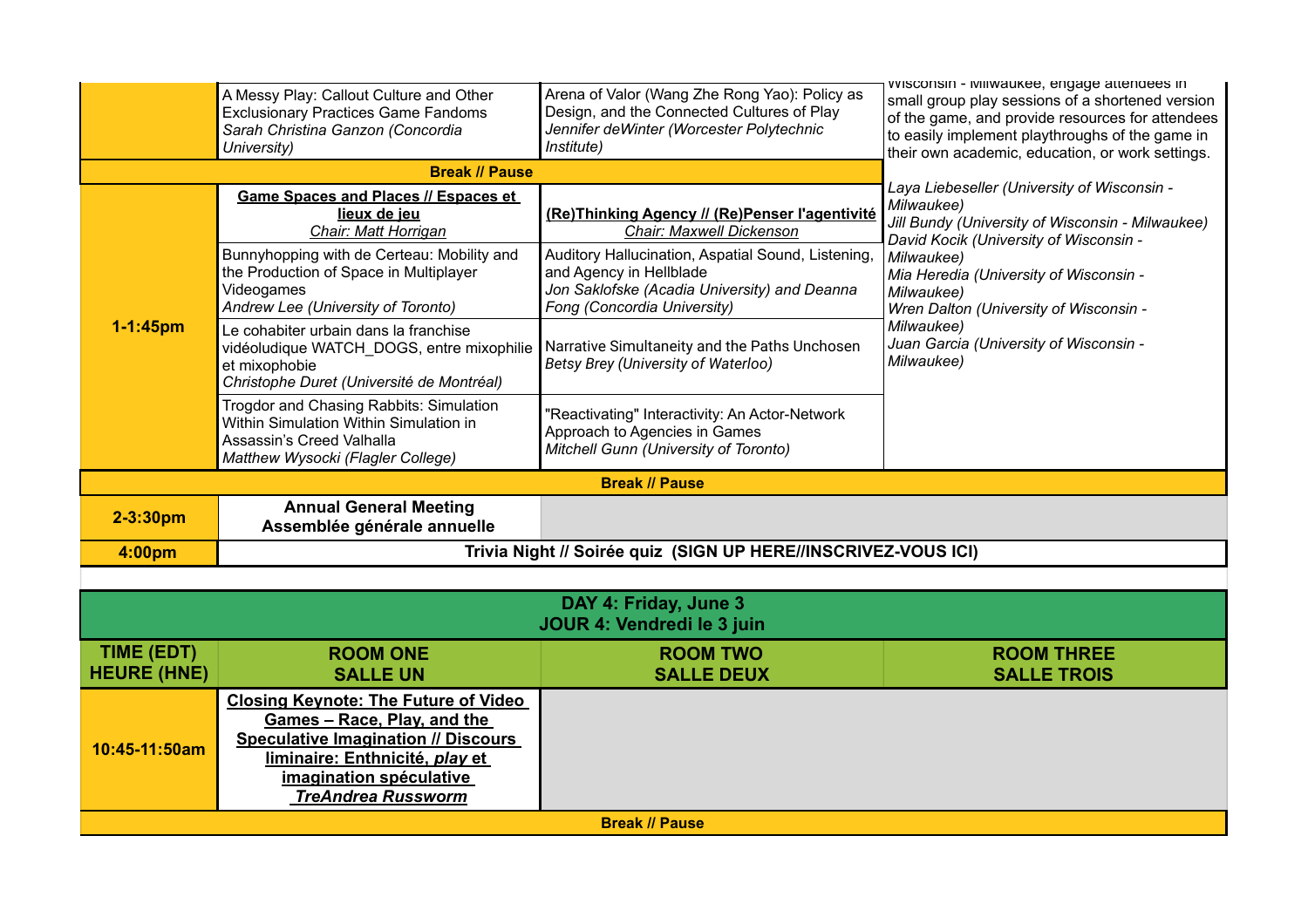|                       | <b>Labour and Playbour // Travail et</b><br><b>Playbour</b><br><b>Chair: Felan Parker</b>                                                              | Points de vue sur les constructions de l'<br>histoire des jeux vidéo: Les historien.ne.<br>s. franchement, c'est pas fiable // Points<br>of view on the constructions of the<br>history of video games: Historians,<br>frankly, are not reliable<br>Chair: Dany Guay-Bélanger | <b>Livestreaming as Critical Practice // La</b><br>diffusion en direct en tant que pratique<br>critique<br><b>Chair: Melanie Oberg</b>       |  |
|-----------------------|--------------------------------------------------------------------------------------------------------------------------------------------------------|-------------------------------------------------------------------------------------------------------------------------------------------------------------------------------------------------------------------------------------------------------------------------------|----------------------------------------------------------------------------------------------------------------------------------------------|--|
|                       | From Superman to Swordquest: Atari, Easter<br>Eggs, and Early Video Game Labor<br>Exploitation<br>James Fleury (Washington University in St.<br>Louis) | La méthode historique pour briser les<br>paradigmes de l'histoire des jeux vidéo(?)<br>Dany Guay-Bélanger (Université de Montréal)                                                                                                                                            | Stream Queens: An Analysis of Drag-Performing<br><b>Twitch Streamers</b><br>Jackson McLaren (Temple University)                              |  |
| 12-12:45pm            | Farmers and Farming Video Games<br>Shelbey Walker (University of Hawaii at<br>Manoa)                                                                   | Préserver l'histoire du jeu vidéo grâce à la<br>mémoire des joueurs<br>Adam Lefloïc-Lebel (Université du Québéc en<br>Abitibi-Témiscaminque)                                                                                                                                  | The Fourth E: The Affective Ludopolitics of E3<br><b>Game Presentations as Livestreamed</b><br>Experiences<br>Oscar Moralde (Pomona College) |  |
|                       | Minecraft, C'est Moi?' Writing the Lives of<br>Video Game Designers<br>Jason Boyd (Toronto Metropolitan University)                                    | Une histoire amatrice des jeux vidéo<br>pornographiques amateurs sur Commodore 64<br>Charlotte Courtois (Université de Montréal)                                                                                                                                              | Exploring Comedy and Humour in Twitch.tv<br><b>Game Live Streaming</b><br>Mark R Johnson (University of Sydney)                              |  |
|                       | Collective modes of research and creation:<br>Acting for inclusiveness in a video game<br>studio<br>Hélène Sellier (The Seed Crew)                     | Représenter l'irreprésentable: discussion sur la<br>représentation des sujets sensibles en jeu vidéo<br>avec le cas de l'holocauste<br>Christopher Ravenelle (Université de Montréal)                                                                                         |                                                                                                                                              |  |
|                       |                                                                                                                                                        | Instrumentaliser l'histoire ou invisibiliser l'autre?<br>Quand le sexisme des jeux vidéo historique<br>dépasse celui du passé<br>Samuel Heine (Université de Montréal)                                                                                                        |                                                                                                                                              |  |
| <b>Break // Pause</b> |                                                                                                                                                        |                                                                                                                                                                                                                                                                               |                                                                                                                                              |  |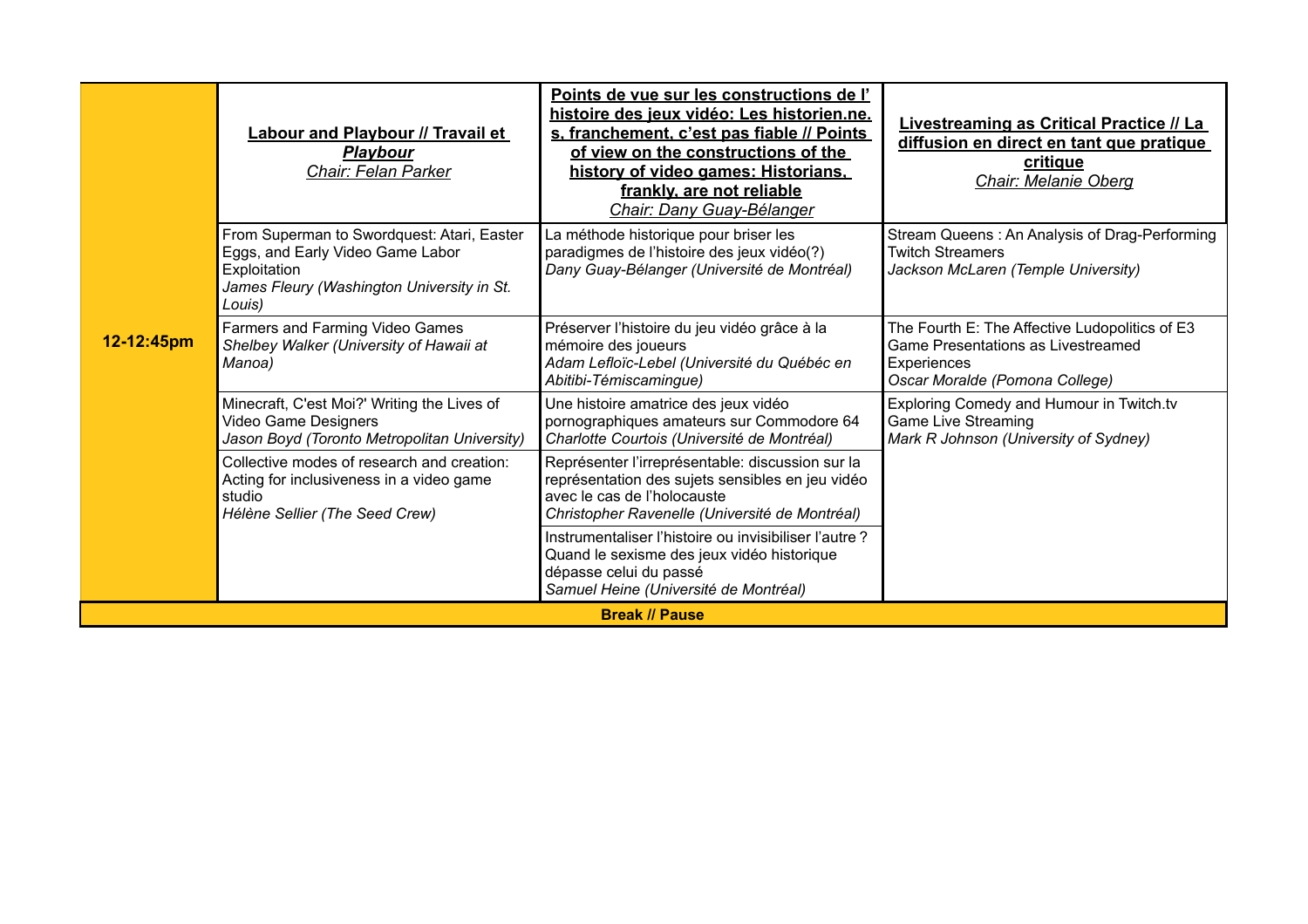|               | <b>Material Practices Beyond North</b><br><b>American Gaming // Pratiques</b><br>matérielles au-delà du jeu nord-<br>américain<br><b>Chair: Gerald Voorhees</b>                                                     | The First Three Years Project: factors that<br>influence<br>success in the games industry for recent<br>graduates of games programs in<br>Canada and the United States // Le projet<br>The First Three Years : Les facteurs<br>influençant le<br>succès dans l'industrie des jeux pour les<br>récents diplômés des programmes de<br>jeux au Canada et aux États-Unis<br>Chair: Kenzie Gordon | Horror Games // Jeux d'horreur<br><b>Chair: Betsy Brey</b>                                                                                                                                                |
|---------------|---------------------------------------------------------------------------------------------------------------------------------------------------------------------------------------------------------------------|----------------------------------------------------------------------------------------------------------------------------------------------------------------------------------------------------------------------------------------------------------------------------------------------------------------------------------------------------------------------------------------------|-----------------------------------------------------------------------------------------------------------------------------------------------------------------------------------------------------------|
| $1 - 1:45$ pm | Digital gaming practices and skills<br>appropriation among Ghanaian youths<br>Rabiu Asante (University of Ghana)                                                                                                    | The First Three Years Project<br>Sean Gouglas (University of Alberta)                                                                                                                                                                                                                                                                                                                        | The Wounds That Never Healed: Bleed, Horror,<br>and Trauma in Cry of Fear<br>Samuel Poirier-Poulin (Université de Montréal)                                                                               |
|               | Sexism on Turkish Server of League of<br>Legends: A Look to Turkish Gaming<br><b>Community and Gender</b><br>Burçak Aydınlık (Memorial University of<br>Newfoundland) and Erkan Saka (Istanbul Bilgi<br>University) | State of Games Education Research<br>Alison Harvey (York University)                                                                                                                                                                                                                                                                                                                         | The Horrification of Consumption: The (Un)<br>Marked Bodies in Little Nightmares<br>Isabelle Williams (University of California, Irvine)                                                                  |
|               | The differences between 'Western' and<br>Chinese loot box player engagement and                                                                                                                                     | State of the Game Industry<br>Jennifer R. Whitson (University of Waterloo)                                                                                                                                                                                                                                                                                                                   |                                                                                                                                                                                                           |
|               | regulation<br>Leon Y Xiao (The Honourable Society of<br>Lincoln's Inn), Laura L. Henderson (The<br>Honourable Society of Lincoln's Inn), Tullia                                                                     | A Student Perspective on Games Programs, the<br>Industry, and The First Three Years Project<br>Sam Graham (University of Alberta)                                                                                                                                                                                                                                                            |                                                                                                                                                                                                           |
|               | Fraser (Independent Researcher), and Philip<br>W. S. Newall (Central Queensland University)                                                                                                                         | An Industry Perspective on Games Programs,<br>the Industry, and The First Three Years Project<br>David Holmes (Inflexion Games)                                                                                                                                                                                                                                                              |                                                                                                                                                                                                           |
|               |                                                                                                                                                                                                                     | <b>Break // Pause</b>                                                                                                                                                                                                                                                                                                                                                                        |                                                                                                                                                                                                           |
|               | Playing with Race // Jouer avec<br><b>l'ethnicité</b><br>Chair: Josh Call                                                                                                                                           | <b>Games and Affects // Les jeux et l'affect</b><br>Chair: Felan Parker                                                                                                                                                                                                                                                                                                                      | Professional Development Workshop -<br>The Games Studies Classroom // Atelier<br>de développement professionnel - La<br>classe d'études des jeux                                                          |
|               | Modding Decoloniality: How Mods Can<br>Challenge or Intensify the Colonial Rhetoric of<br>Minecraft<br>Jack Fennimore (North Carolina State<br>University)                                                          | Twitch and the Dialectical Stream - New Avenues<br>for Political Engagement and Participation in<br><b>Gaming Culture</b><br>Gerrit Krueper (University of British Columbia)                                                                                                                                                                                                                 | Learn more about some innovative practices for<br>teaching Games Studies! This workshop will walk<br>you through three different classroom activities<br>and assignments, and will include a Q&A session. |